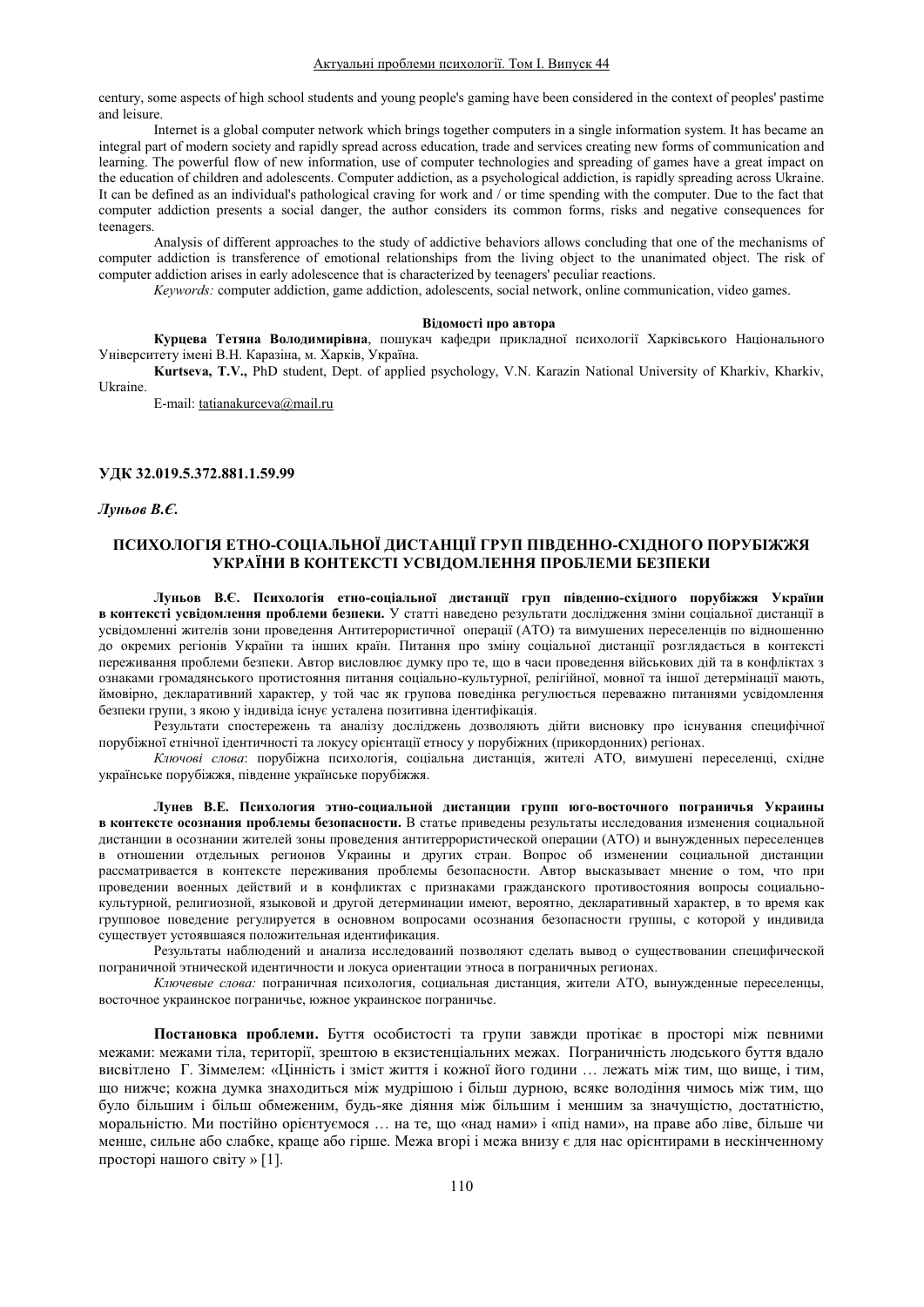Сучасні етно-національні тенденції та кризові явища в українському суспільстві сприяють підвищенню зацікавленості вітчизняних і зарубіжних дослідників до проблеми порубіжжя (прикордоння). Виклики сьогодення засвідчують, що важливим як в науковому, так і практичному плані залишається проблема усвідомлення меж / кордонів «свого» і «чужого», постійності / мінливості меж ідентичності, дистанції, самоусвідомлення, простору та меж групи, в якій індивід відчуває себе безпечно та захищено.

Аналіз останніх досліджень і публікацій, в яких започатковано розв'язання цієї проблеми і на які спирається автор, виділення невирішених раніше частин загальної проблеми, котрим присвячується запропонована стаття. Проблема психологічних особливостей експансії людиною соціального простору набуває великого значення в сучасній соціальній та етнічній психології. Очевидно, що соціалізація особистості має етнічну та регіональну специфіку, взаємообумовлену процесами певного соціального дистанціювання. Зазначене приводить нас до необхідності переосмислення проблеми психології порубіжжя.

Феноменологія порубіжжя в контексті етнічної психології вдало вивчається науковцями з Польщі (А. Квятковська [2], П. Шарота [9] та ін.). Контекст українського порубіжжя, його психологічні та ментальні чинники розкриваються в дослідженнях М.П. Крилова, О.О. Гриценко [3]. Однак слід констатувати відсутність комплексних досліджень психології українського порубіжжя на рівні окремих дисертаційних та монографічних досліджень.

**Мета статті** полягає у визначенні динаміки соціальної дистанції в усвідомленні жителями південно-<br>разначав у тавив у стаїни.<br>Сицентувати частання у вагу на ролі усвідомлення чинників східного порубіжжя України. Акцентувати увагу на ролі усвідомлення чинників безпеки/небезпеки/захищеності в процесі етно-соціального дистанціювання.

Виклад основного матеріалу і результатів дослідження з повним обґрунтуванням отриманих наукових результатів. Ми маємо за мету акцентувати увагу на важливій функції межи / кордону: висловлювати зовні те, що знаходиться всередині і одночасно обмежувати «певну» сутність в її зіткненні з «іншою». Межа / кордон покликана конституювати «свій» простір, систематизувати уявлення про простори «Свого» і «Чужого». Відокремленість від не-простору – найважливіша властивість простору. У ряді випадків сам простір інтерпретується за цим принципом «(зі староіндійського rajas «простір» при rjati, «простягає», та з індоєвропейського, «проводити лінію», «різати», «окреслювати»; від латинського regions, «небесні лінії»)» [5].

У наших попередніх дослідженнях ми акцентували увагу на тому, що специфічні національні форми передавання інформації, необхідної для просторової стабільності та культурної інтегрованості етносу, сприяють консолідації етнічної культури та відокремлюють один етнос від інших етнічних груп, забезпечують внутрішню цілісність, своєрідність й унікальність цієї етнічної культури. Власне, за рахунок цього і збереглася українська ідентичність в часи багатовікової національної нерівності. За цим же механізмом наразі і відбувається етноцентризація популяцій порубіжних регіонів України. Стигматизація, таким чином, призводить до ще більшої етноцентризації. Пропонуємо розглядати зазначену феноменологію в контексті понять: порубіжжя, прикордоння, кордон, ідентичність. Результати спостережень та аналізу досліджень з психології, етнографії, історії, культурології, дозволяють дійти висновку про існування специфічної *про*-кордонної етнічної ідентичності та локусу орієнтації етносу у порубіжних і прикордонних регіонах, замішаних на специфічних історико-культурних цінностях і тлумаченні національно-значущих подій, етнічної конкуренції тощо.

О. Бреський та О. Брестська, узагальнюючи результати дослідження покордоння і прикордоння ("frontier studies", "border studies", "boundary studies"), констатують, що цілісної теорії порубіжжя не існує  $[sa: 3]$ .

Хоча терміни прикордоння і порубіжжя часто міняються місцями у вживанні, багато елементів прикордоння (зони, які знаходяться біля політичного кордону) можуть бути використані в порубіжжі, яке може не мати чіткої прив'язки до географічного простору біля фізичного кордону. Порубіжжя, на відміну від прикордоння, більше носить уявний, символічний, соціальний вимір і швидше прив'язується до соціального місця ... теорія прикордоння все частіше починає взаємодіяти з теорією порубіжжя» [3].

Невід'ємною частиною проблеми прикордоння є її компонента, пов'язана з ідентичністю. При цьому дослідження території порубіжжя (прикордоння) все частіше не обмежуються вузькою смугою по обидва боки кордону (державного, адміністративно-територіального). Більш продуктивним виявляється розуміти під порубіжжям значно більші простори, які коректніше називати порубіжними [4].

«Кордон» розглядається як перехідна зона, до якої можна застосувати термін фізичної географії «екотон» [4]. Цікавою виявляється спроба аналізу зазначеного в континуумі «кордон – екотон – гео-екотон – етнос- порубіжжя», що знайшло місце в наших окремих дослідженнях.

Наша принципова позиція в аналізі проблем військових конфліктів, які мають регіональний / прикордонний вимір, полягає в необхідності врахування так званої порубіжної психології населення. Зокрема, важливим є феномен усвідомлення безпеки/небезпеки, що вимагає акцентування не лише на питаннях високого порядку, таких як ідеологія, скільки на питаннях, які детермінують можливості існування людини та групи. Інакше кажучи, спираючись на ієрархію потреб А. Маслоу, в умовах загрози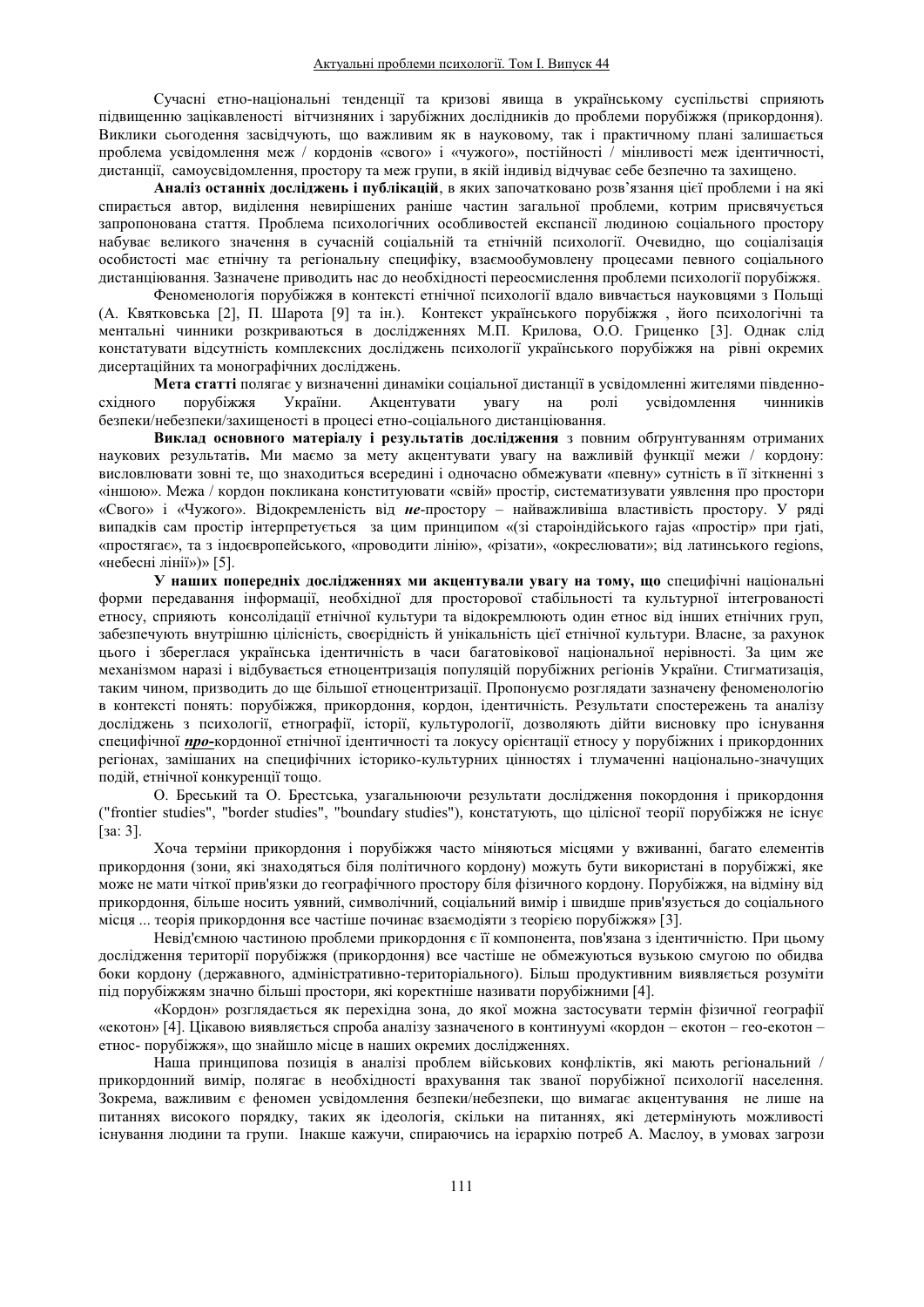існування індивіда та групи, з якою він себе ідентифікує, акценти в задоволенні потреб зміщуються з вищого рівня до базових.

Безпека - поняття багатогранне, проте часто його зміст та семантика протиставляється поняттю загрози. Зазвичай говорять про два типи загроз: явних, реальних, які, як правило, пов'язуються з сепаратистськими рухами і існуванням прикордонних проблем між суміжними державами, і латентних, пов'язаних з наявністю територіальних претензій. В рамках теорії «інтегрального сприйняття загрози» (У. Стефан і К. Стефан) [8] виділено чотири типи загроз, що впливають на формування забобонів і упереджень, які, на нашу думку, самі собою не призводять до військових чи громадських конфліктів, проте, поєднуючись чи асоціюючись з негативним досвідом взаємодії груп в минулому, та з посиленням дій в теперішньому, що інтерпретуються як небезпека та загроза існуванню групи, можуть виступати в якості провокативної моделі. Отже, це такі типи загроз:

1. Реальна загроза з боку аутгруп - це загроза політичної та економічної самостійності інгрупи (наприклад, військова загроза) і загроза фізичного або матеріального благополуччя інгрупи та її представників (наприклад, їх здоров'ю). Говорячи про цей вид загрози, автори приділяють особливу увагу сприйняттю загрози, оскільки саме воно може призвести до упереджень, незалежно від того реальна загроза чи ні

2. Символічна загроза стосується сприйняття групових відмінностей в нормах, цінностях, віруваннях і настановленнях. Даний вид загроз, у першу чергу, є загрозою світогляду груп, вони виникають ъ силу того, що представники інгрупи вірять в моральну справедливість і універсальність власної системи цінностей. Чим більше цінності і традиції інгрупи будуть схильні до блокування з боку аутгрупи, тим більш негативними будуть настановлення по відношенню до аутгрупи.

3. Міжгрупова тривожність - виникає, оскільки представники тієї чи іншої спільності, в тому числі етнічної, в процесі міжгрупової взаємодії завжди бояться негативних наслідків для себе.

4. Страх негативних стереотипів або упереджень з боку членів іншої групи. Стереотипи вілображають ступінь загрози, яка сприймається чи налхолить з боку зовнішньої групи, оскільки їх основною функцією є регуляція своєї поведінки при взаємодії з членами аутгруп. Сутність загрози - страх негативних наслідків контакту, який створюється негативними стереотипами [6].

З метою визначення специфічних форм соціальної дистанції (жителів АТО, вимушених переселенців зі сходу України та жителів Півдня України) нами було проведено соціально-психологічне дослідження. Соціальна дистанція у ньому розглядається як прояв соціальної довіри та відчуття безпеки. Це певна готовність суб'єкта вступати з «соціальним іншим» у відносини співпраці і партнерства, з визнанням «соціального іншого», якщо це не представляє соціальної, культурної, етнічної, фізичної чи іншої загрози.

Метою даного дослідження було уточнити особливості усвідомлення жителями АТО, переселенцями, жителями Півдня України соціальної дистанції у сприйнятті «в групі» і «поза групою» різних груп українців та інших країн, що так чи інакше пов'язуються з війною на Сході.

В якості психоліагностичного інструментарію був використана Шкала соціальної дистанції Богардуса [7]. Інструкція до Шкали соціальної листанції Богардуса була модифікована нами та використана з метою визначення соціальної дистанції у сприйнятті досліджуваними наступних об'єктів аналізу:

1. Донбас (ми виокремили Донбас зі Сходу України, оскільки є суттєві підстави не ототожнювати менталітет донбасівців з харків'янами та жителями рубежів інших областей).

- 2. Центральна Україна.
- 3. Західна Україна.
- 4. Південна Україна.
- 5. Північна Україна.
- 6. Київ (виокремлено як столицю та місце, в якому зосереджені важелі політичного впливу на долю держави).
- 7. Росія.
- 8. Сполучені Штати Америки.
- 9. Європейський союз.

У дослідженні ми давали інструкцію респондентам визначити соціальну відстань щодо себе та своєї найближчої групи по відношенню до зазначених дев'яти об'єктів аналізу шляхом шкалювання свого ставлення у наступний спосіб:

- $+3$  Бажаю бачити представників цих груп в якості найближчих родичів, партнерів по шлюбу тощо.
- +2 Бачу як близьких друзів.
- $+1$  Бачу як до сусілів.
- 0 Бачу як колег / співробітників.
- -1 Бачу як лише співгромадян.
- -2 Бачу лише як туристів.
- -3 Взагалі заборонив би приїздити до моєї країни.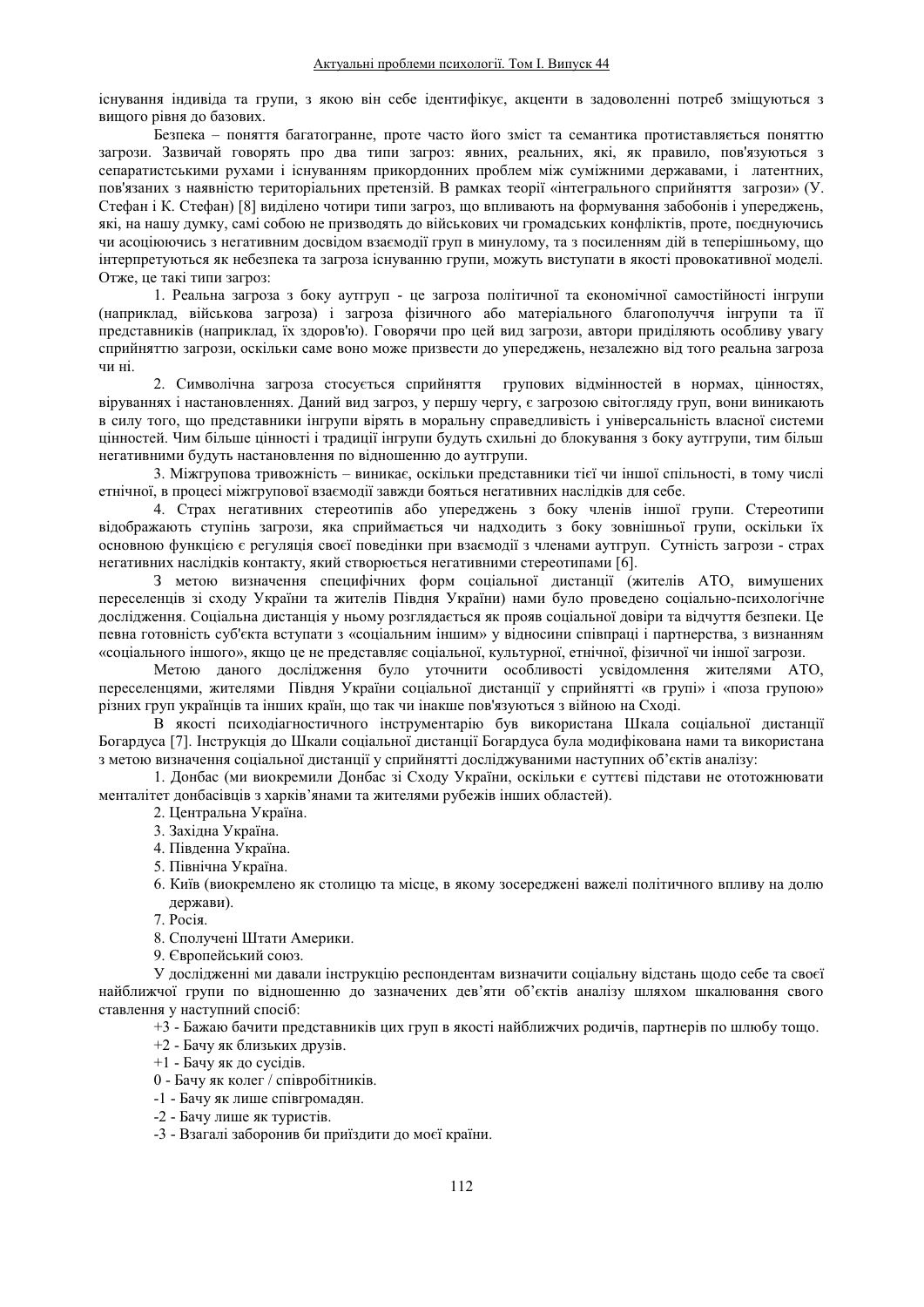Нас цікавив зміст ставлення до досліджуваних об'єктів респондентів до подій на сході України (до початку АТО) – як вони це можуть згадати (рис. 1), та вже в теперішньому – за часів АТО (рис. 2).



Рис. 1. Усвідомлення соціальної дистанції респондентами до АТО

В цілому, аналіз графічних даних дозволяє стверджувати про достатньо позитивне ставлення респондентів до різних етно-регіональних груп українців та інших держав до проведення АТО.

Достовірних відмінностей у ставленні різних прикордонних груп українців до досліджуваних  $66$ 'єктів – інших українців та держав – не виявлено.

Можна констатувати певною міру достатню групову згуртованість.

Насправді це може свідчити про існування одного усталеного інформаційного поля та унітарність менталітету різних груп українців за умов мирного часу, коли не існує загрози існуванню популяції / регіональної групи, коли на прикордонні спокій. Лише у досліджуваних жителів АТО була помітна тенденція до високого позитивного ставлення до жителів Півдня України на рівні створення родини та створення близьких дружніх стосунків.

За часів військового конфлікту в зоні АТО слід констатувати значно більшу кількість відмінностей у сприйнятті різними групами прикордонних українців, інших українців та інших держав, які певною мірою пов'язані з динамікою військового конфлікту в східній Україні.

Виявлено численні достовірні відмінності у ставленні різних груп українців до досліджуваних об'єктів. За часів військового конфлікту ставлення переміщених осіб до Півдня України відрізняється більшою позитивністю, ніж у жителів АТО. Власне, у самих південних українців підвищилося позитивне ставлення до своєї етнічної групи.

Ставлення Південних українців відрізняється більшою позитивною динамікою до Північних українців, ніж у переміщених осіб. У південних українців також достовірно більше позитивне ставлення до Свропейського союзу.

Констатовано більше позитивне ставлення переміщених осіб до США, ніж у жителів АТО.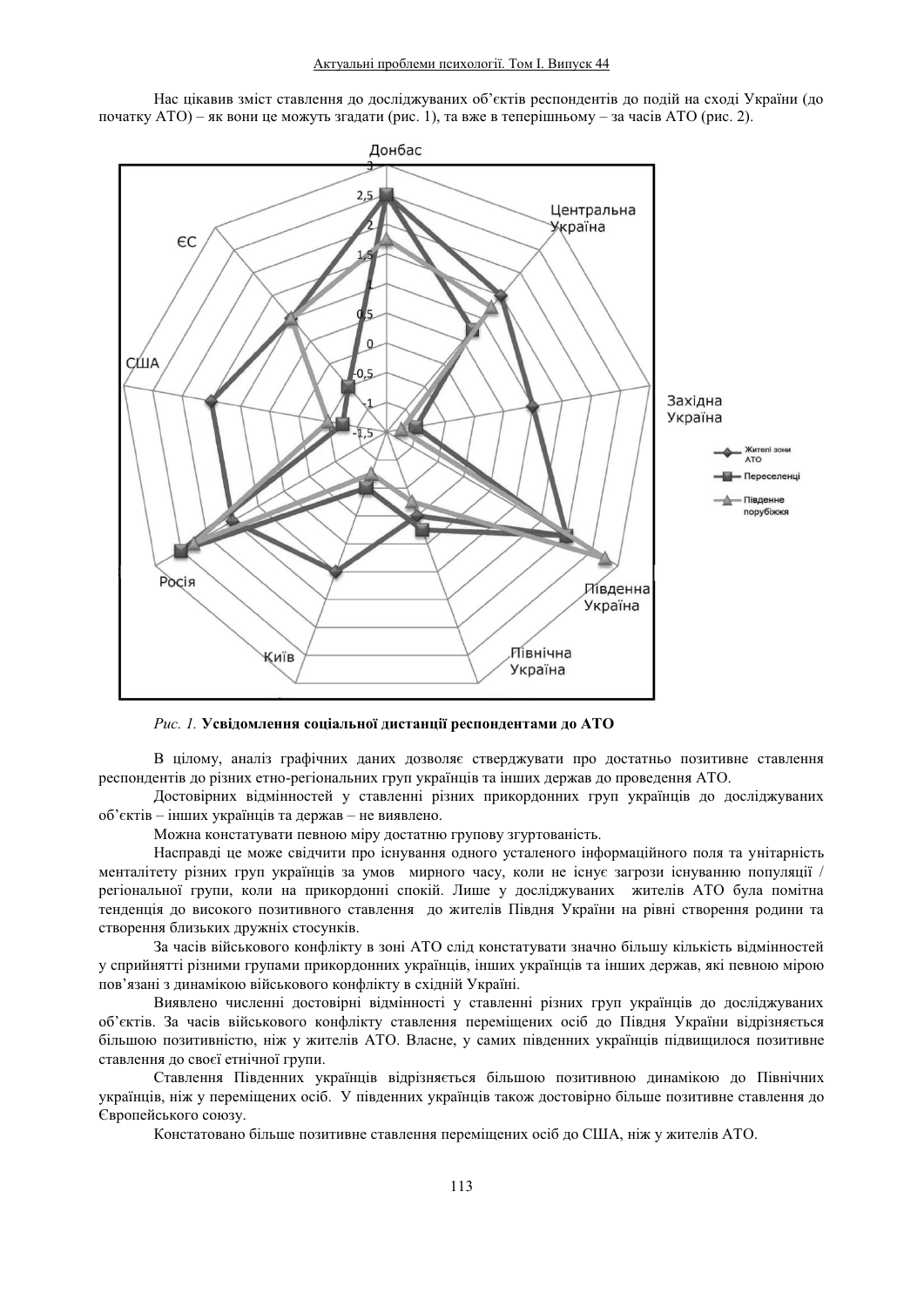

Рис. 2. Усвідомлення соціальної дистанції респондентами під час АТО

Нарешті, важливим у дослідженні було визначення динаміки - зміни усвідомлення свого ставлення до досліджуваних об'єктів респондентами трьох контрольних груп (табл. 1).

| Таблиця 1 |  |
|-----------|--|
|-----------|--|

| та інших країн до проведення АТО та під час АТО |                              |                              |                              |                     |                    |          |          |                              |                              |  |
|-------------------------------------------------|------------------------------|------------------------------|------------------------------|---------------------|--------------------|----------|----------|------------------------------|------------------------------|--|
|                                                 | Донбас                       | Центральна<br>Україна        | Україна<br>Західна           | Південна<br>Україна | Північна<br>країна | Kuïb     | P¢       | CIIIA                        | $\overline{C}$               |  |
| <b>ATO</b>                                      | 0                            | 0.3                          | 0.3                          | $\Omega$            | $\theta$           | $\Omega$ | $\theta$ | Збіль-<br>шення<br>дистанції | Збіль-<br>шення<br>дистанції |  |
| Переселенці                                     | Збіль-<br>шення<br>дистанції | Збіль-<br>шення<br>дистанції | Збіль-<br>шення<br>дистанції | 1.8                 | 1.0                | 0.5      | 2.9      | 1.5                          | 1.6                          |  |
| Жителі<br>південного<br>порубіжжя               | 0.4                          | 0.4                          | 1.0                          | 1.0                 | 1.0                | 0.4      | 0.2      | 0.2                          | 0.5                          |  |

Динаміка соціальної дистанції в усвідомленні досліджуваних до регіонів України

В цілому, аналізуючи зміни у ставленні досліджуваних трьох груп до різних етнічних популяцій українців, до самих себе та інших країн, що задіяні у військовому конфлікті на сході України, можна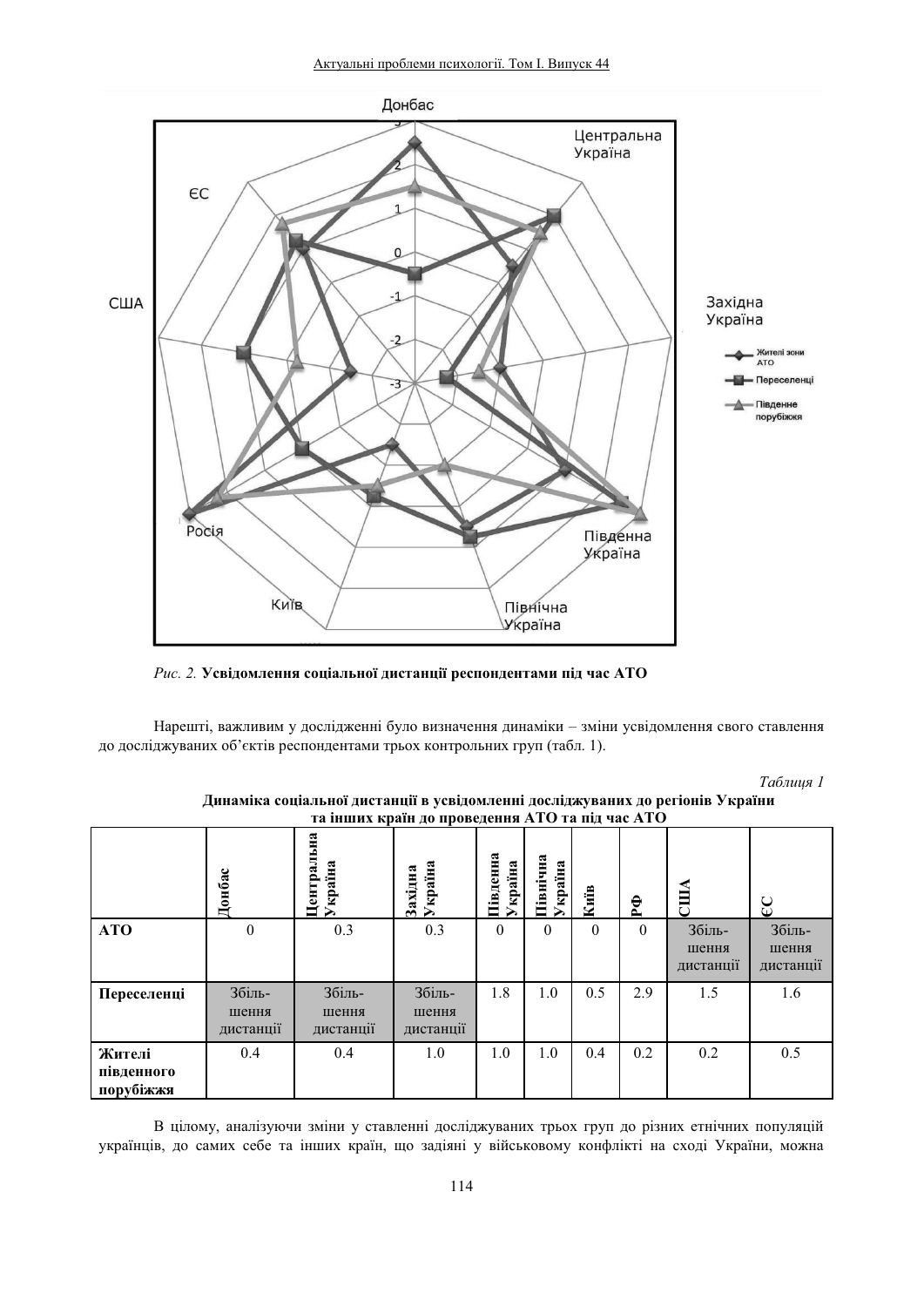констатувати (на рівні достовірних відмінностей за t-критерієм Стьюдента) наступні зміни у порівнянні до ATO та в наш час:

1. Жителі АТО усвідомлюють більшу соціальну дистанцію - значно гірше почали ставитися до США та ЄС.

2. Вимушено переміщені особи усвідомлюють більшу соціальну дистанцією з Зоною АТО, разом з тим дистанція збільшилася і до Заходу України. Покращилося ставлення до Центру України.

3. Достовірних відмінностей в усвідомленні дистанції до та за часи АТО у досліджуваних з Півдня України не виявлено.

Отримані результати підтверджують припущення про те, що найбільший вплив на контактність з іншими популяціями українців та представниками інших країн, що так чи інакше задіяні у конфлікті, зазнали жителі АТО та переміщені особи.

Цілком зрозумілим є факт погіршення ставлення у жителів АТО до США та ЄС. Разом з тим дивує факт, та водночас і радує, що, принаймні, у опитаних респондентів не встановлено факту погіршення ставлення (збільшення соціальної дистанції) до інших груп українців, зокрема Західних та Північних. Насторожує факт погіршення ставлення та збільшення соціальної дистанції досліджуваних - переміщених осіб - до західних українців.

Ключовим питанням подальших досліджень мають бути аспекти взаємного ставлення переселенців та приймаючих регіонів в контексті розуміння не природи етнічних/культурних/мовних розбіжностей, а питання спільної безпеки.

Висновки. Результати спостережень та аналізу досліджень з психології, етнографії, історії, культурології лозволяють лійти висновку про існування специфічної порубіжної етнічної ілентичності та локусу орієнтації етносу у порубіжних і прикордонних регіонах, замішаних на специфічних історикокультурних цінностях і тлумаченні національно-значущих подій, етнічної конкуренції тощо.

Представлено результати емпіричного дослідження динаміки усвідомлення соціальної дистанції. В цілому, аналізуючи зміни у ставленні досліджуваних трьох груп до різних етнічних популяцій українців, до самих себе та інших країн, що задіяні у військовому конфлікті на сході України, можна відмітити зміни у порівнянні до АТО та в наш час: жителі АТО усвідомлюють більшу соціальну дистанцію - значно гірше почали ставитися до США та ЄС. Вимушено переміщені особи усвідомлюють більшу соціальну дистанцію з Зоною АТО, разом з тим дистанція збільшилася і до Заходу України. Покращилося ставлення до Центру України. Достовірних відмінностей в усвідомленні дистанції до та за часи АТО у досліджуваних з Півдня України не виявлено.

Результати пілотажного дослідження дозволяють екстраполювати його контекст на більш широке коло етно-національних проблем.

Перспективи подальших досліджень. У роботі закладено ідею, яка потребує емпіричної верифікації про те, що в часи проведення військових дій в конфліктах з ознаками громадянського протистояння питання соціально-культурної, релігійної, мовної та іншої детермінації мають, ймовірно, декларативний характер, у той час як групова поведінка, переважно, регулюється питаннями усвідомлення безпеки групи, з якою у індивіда існує усталена позитивна ідентифікація.

### Список використаних джерел

1. Зиммель Г. Избранное / Г. Зиммель: В 2 т. Т.2. Созерцание жизни. - М., 1996. - 456 с.

2. Kwiatkowska Anna. Problemy metodologiczne w badaniach międzykulturowych i kulturowych / Anna Kwiatkowska // Psychologia Społeczna. 2014. – tom 9 1 (28) . – P. 8–27.

3. Крылов М. П., Гриценко А. А. Региональная и этнокультурная идентичность в российско- украинском и российскобелорусском порубежье: историческая память и культурные трансформации / М. П. Крылов, А.А. Гриценко // ЛАБИРИНТ. Журнал социально-гуманитарных исследований - 2012. - № 2. - С. 28 - 42.

4. Lunov, Vitalii, The Phenomenon of Genetic Similarity as Factors of Political Socialization // SSRN: http://ssrn.com/abstract=2636188

5. Мифы народов мира: Энциклопедия в 2 т. Т.2 / Гл. ред. Токарев С. – М., 1994. – 893 с.

6. Стефаненко, Т. Г. Этнопсихология / Т. Г. Стефаненко - М.: Аспект Пресс, 2004. - 368 с.

7. Солдатова Г.У. Психология межэтнической напряженности. / Г. У. Солдатова. - М.: Смысл, 1998. - С. 40-63.

8. Stephan, W. G., Stephan, C. W. An integrated Threat Theory of Prejudice / W. G. Stephan, C. W. Stephan II Reducing prejudice and discrimination / ed. by. S. Oscamp: Lawrence Erlbaum associates, Mahwah, New Jersey, 2000. -P. 23-44.

9. Szarota, Piotr. Przyjaźń pod mikroskopem. Problemy metodologiczne w badaniach nad funkcjonowaniem relacji przyjacielskich / Piotr Szarota // Psychologia Społeczna. 2014 tom 9 1 (28) P. 28–36.

## **Spysok vykorystanykh dzherel**

1. Zimmel G. Izbrannoe: V 2 t. T.2 Sozertsanie zhizni. - M.,  $1996. - 456$  s.

2. Kwiatkowska Anna. Problemy metodologiczne w badaniach międzykulturowych i kulturowych / Anna Kwiatkowska // Psychologia Społeczna. 2014. tom 9 1 (28) P. 8-27.